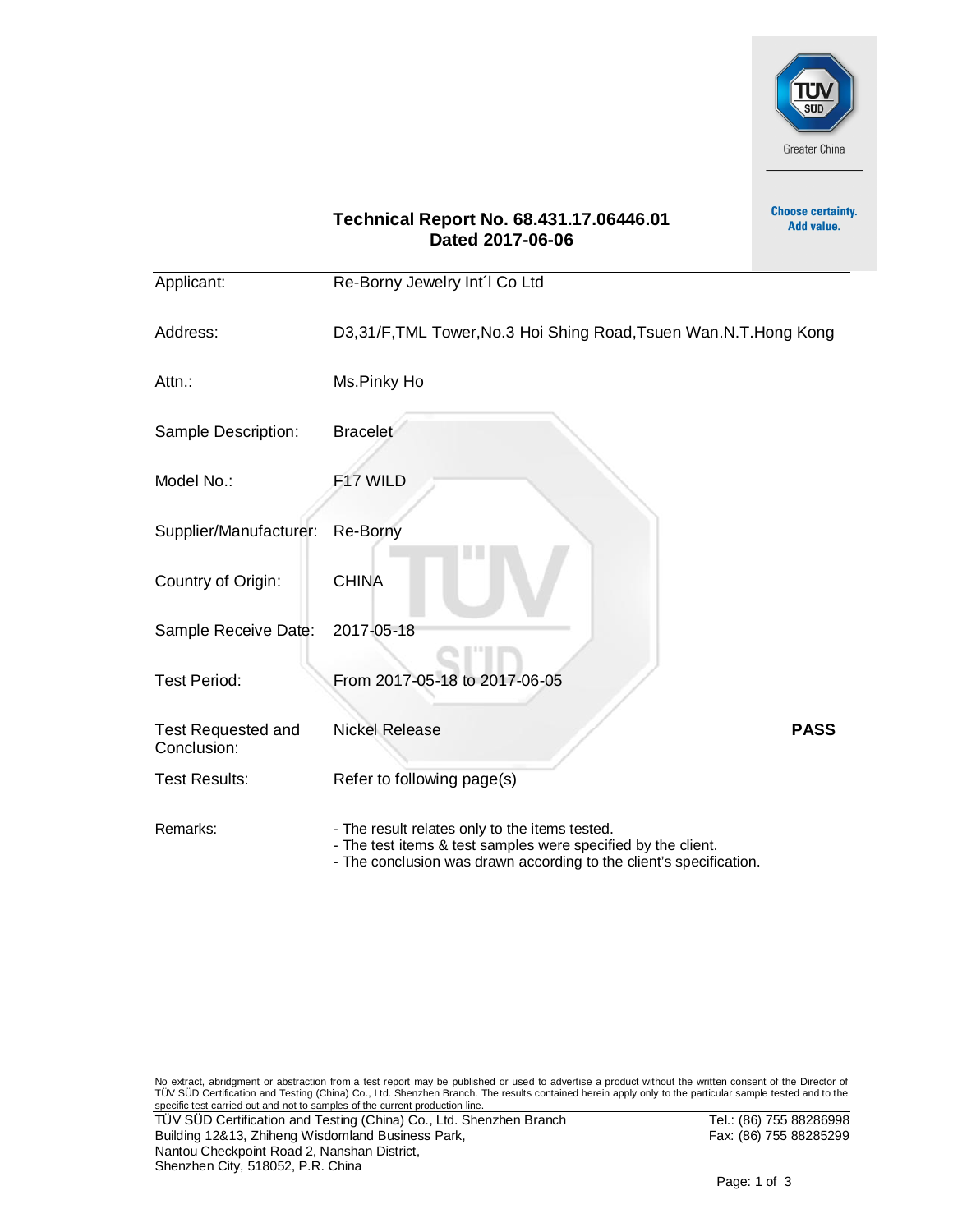

**Choose certainty.** Add value.

## **Technical Report No. 68.431.17.06446.01 Dated 2017-06-06**

| <b>TESTED SUBJECT DESCRIPTION</b><br>1. |                                      |                                                          |  |  |  |  |  |  |
|-----------------------------------------|--------------------------------------|----------------------------------------------------------|--|--|--|--|--|--|
| <b>SAMPLE</b><br><b>NUMBER</b>          | <b>TESTED MATERIAL DESCRIPTION</b>   | <b>PHOTO</b>                                             |  |  |  |  |  |  |
| 001                                     | Bright silvery metal (Whole product) | 14 15 16 17 18 19 20 21 22 23 24 25 26 27 28 29 30 31 32 |  |  |  |  |  |  |